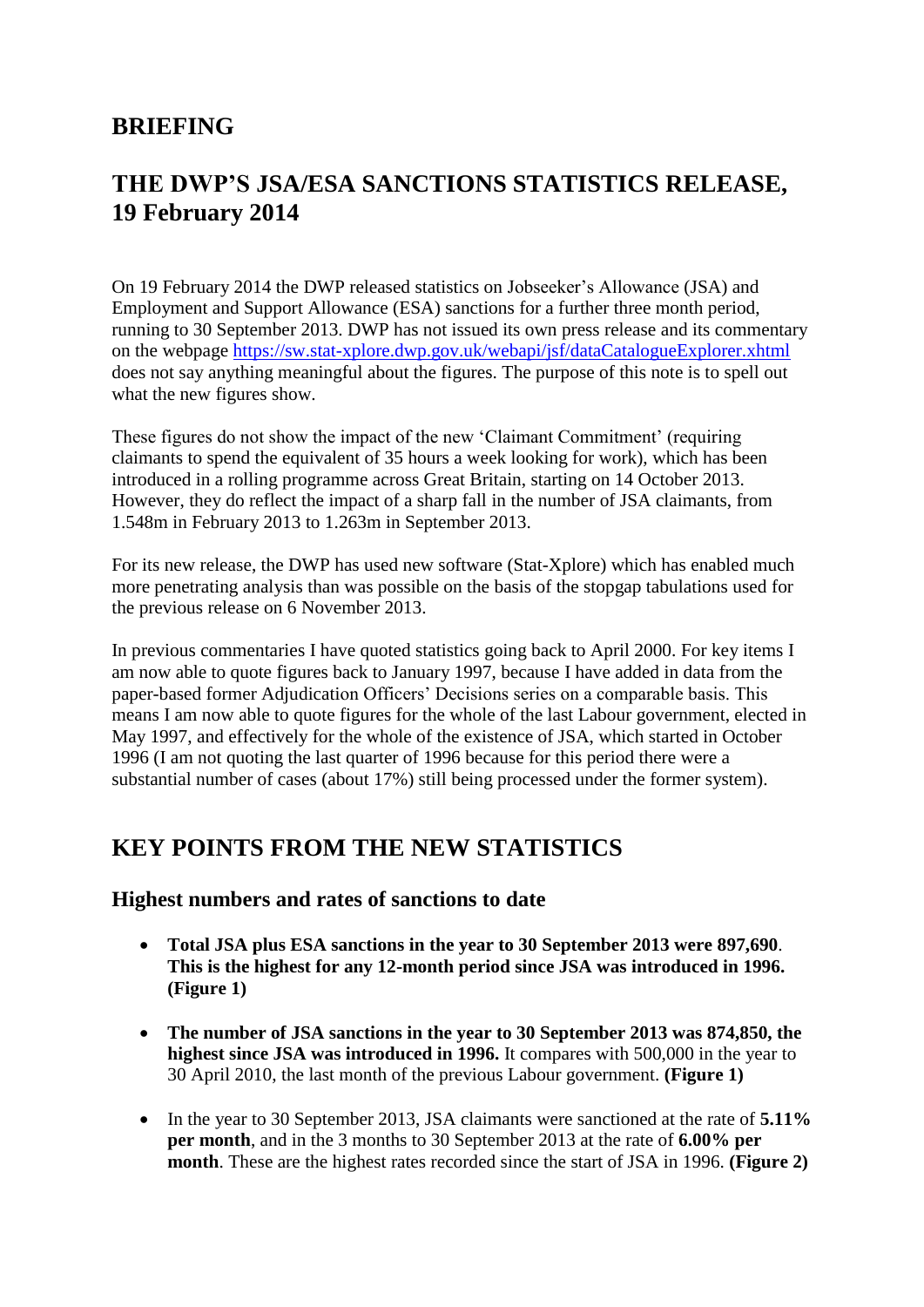- Over the whole period of the Coalition, JSA sanctions have run at **4.42%** of JSA claimants per month. This compares with approximately **2.46% during the Labour government from May 1997 to April 2010**. (**Note**: I have previously given a figure of **2.60%** for the monthly rate of sanctions under the Labour government but this was from *April 2000* to April 2010. The new figure is fairer.)
- $\bullet$  In the period 22 Oct 2012 to 30 Sept 2013 (a period of 49 weeks), 527,574 individuals received a sanction. The highest published number for any 52 week period was 528,700 in the financial year 2010/11 (FoI request 2012-5156, 14th January 2013). **This indicates that the number of individuals sanctioned within any 12-month period will also have reached its highest level since the beginning of JSA.**
- **In the year to 30 September 2013 there were 22,840 sanctions imposed on ESA claimants in the Work Related Activity Group. This is the highest for any 12 month period since sanctions were introduced for ESA WRAG claimants in October 2008.**
- **The rate of sanctions for ESA WRAG claimants is much lower than for JSA claimants but is rising and has almost reached 0.5% per month (Figure 3).**

#### **Appeals: There has been a sensational increase in the success rate of claimants at Tribunal– but only one in 50 claimants appeals**

- There has been a dramatic increase in the number of successful appeals by those sanctioned claimants who take their cases to an independent Tribunal **(Figure 4)**. **Tribunals are now upholding almost 9 out of 10 of appeals against DWP.** Before the Coalition the number of successful Tribunal appeals in any 12-month period was well under 2,000. It has now risen to over 14,000.
- The success rate of those sanctioned claimants who take their cases to an independent Tribunal ran at 20% or less under the previous Labour government (since April 2000). Under the Coalition it has risen dramatically to 87% in the 3 months to 30 September 2013 **(Figure 5)**. This confirms the abundant evidence from well-attested case histories that sanctions have become more unreasonable. It is strong evidence that the Secretary of State is behaving unlawfully on a large scale.
- Some commentators including the shadow Work and Pensions Secretary, Rachel Reeves - are quoting a success rate of 58%. This figure is taken from the DWP's summary tabulation covering the period 22 Oct 2012 to 30 Sept 2013 and shows the average for the whole period. It fails to reflect the strong and clear upward trend shown in **Figures 4 and 5**, which use the monthly figures contained in the full DWP Stat-Xplore database.
- Unfortunately only about one in 50 sanctioned claimants appeals to a Tribunal 2.44% in the latest 3 months. The vast majority of claimants find the process too difficult. **(Figure 6)**
- A higher proportion of sanctioned claimants (though still a minority) ask for 'internal reconsideration' by the DWP. This proportion has risen under the Coalition to the unprecedented level of 31% **(Figure 6)**. But these 'reconsiderations' are as much under the control of the Secretary of State as are the initial decisions. **Figure 5** suggests that while DWP decision makers reacted to initial pressure from ministers to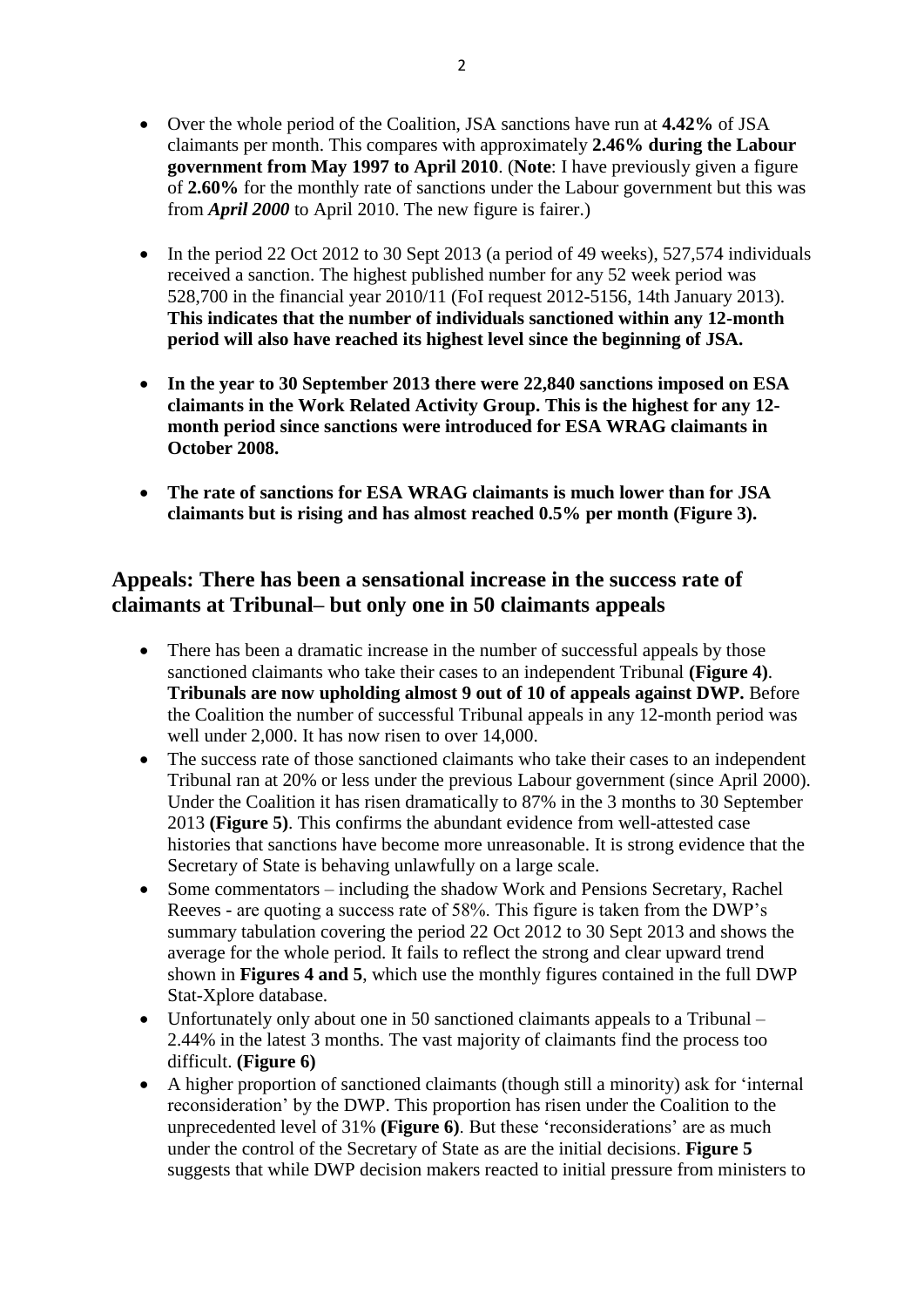drive up sanctions unreasonably by increasing the proportion of successful reconsiderations, they have now been pressured to reduce this to its long term level of just over 50%. Since the Social Security Act 1998 they have been mere agents of the Secretary of State and have had no independent responsibility to apply the law reasonably.

#### **More JSA claimants given three-year sanctions**

 Up to 21 October 2012 the maximum length of a JSA sanction was 6 months. Now claimants can be deprived of benefits for up to 3 years for repeat 'offences'. Ministers claimed that hardly anyone would be subject to the new 3-year sanctions. The number of JSA claimants who had received a 3-year sanction rose to 962 by 30 September 2013, up from 700 by 30 June 2013.

#### **Failure to participate in training/employment schemes and not 'actively seeking work' are now the main reasons for JSA sanctions**

There continue to be quite rapid changes in the relative importance of different 'failures'. Failure to participate in a training or employment scheme, mostly the Work Programme, is now the most frequently occurring reason, followed by 'not actively seeking work'. Missing an advisory interview is now a distant third, having fallen greatly since October 2012. **(Figure 7)**

- There have been fluctuations in the number of sanctions for failure to participate in training or employment programmes (including the Work Programme). It is now clear that these were due to administrative issues arising from the transfer of responsibility for initiating sanctions to private contractors. These sanctions have risen from 102,000 in the last year of the previous government to 275,000 in the latest 12 months, and an annual rate of 349,000 in the latest three months. Overall, these sanctions are now applied to over 2% of unemployed claimants per month. This contrasts with a previous level of 0.5% or less. **(Figure 8)**
- There has been a continuing huge increase in sanctions for 'not actively seeking work', which rarely means what it says but usually means that the claimant has not applied for as many jobs as the adviser instructs, or has not documented their applications sufficiently. These penalties have now reached 308,000 in the latest 12 months, and an annual rate of 328,000 in the latest three months, compared to 60,000 per year before the Coalition – an increase of more than five times. **(Figure 9)**
- From a low level, the Coalition has brought about a huge increase in sanctions for failure to carry out a Jobseeker's Direction, from under 4,000 per year before the Coalition to 29,000 per year. The increase is continuing. **(Figure 10)**
- Sanctions for refusing (or 'neglect to avail' of) a job opportunity doubled under the Coalition, from around 3,000 per month to over 6,000. However they have fallen off sharply since October 2012, to well under 2,000 per month in recent months. It is unlikely that this is due to a sudden change of behaviour by claimants. It is more likely to be because Jobcentres are focusing on sending claimants on training/employment schemes, or sanctioning them, and are introducing claimants to fewer employment opportunities, relying on the computerised Universal Jobmatch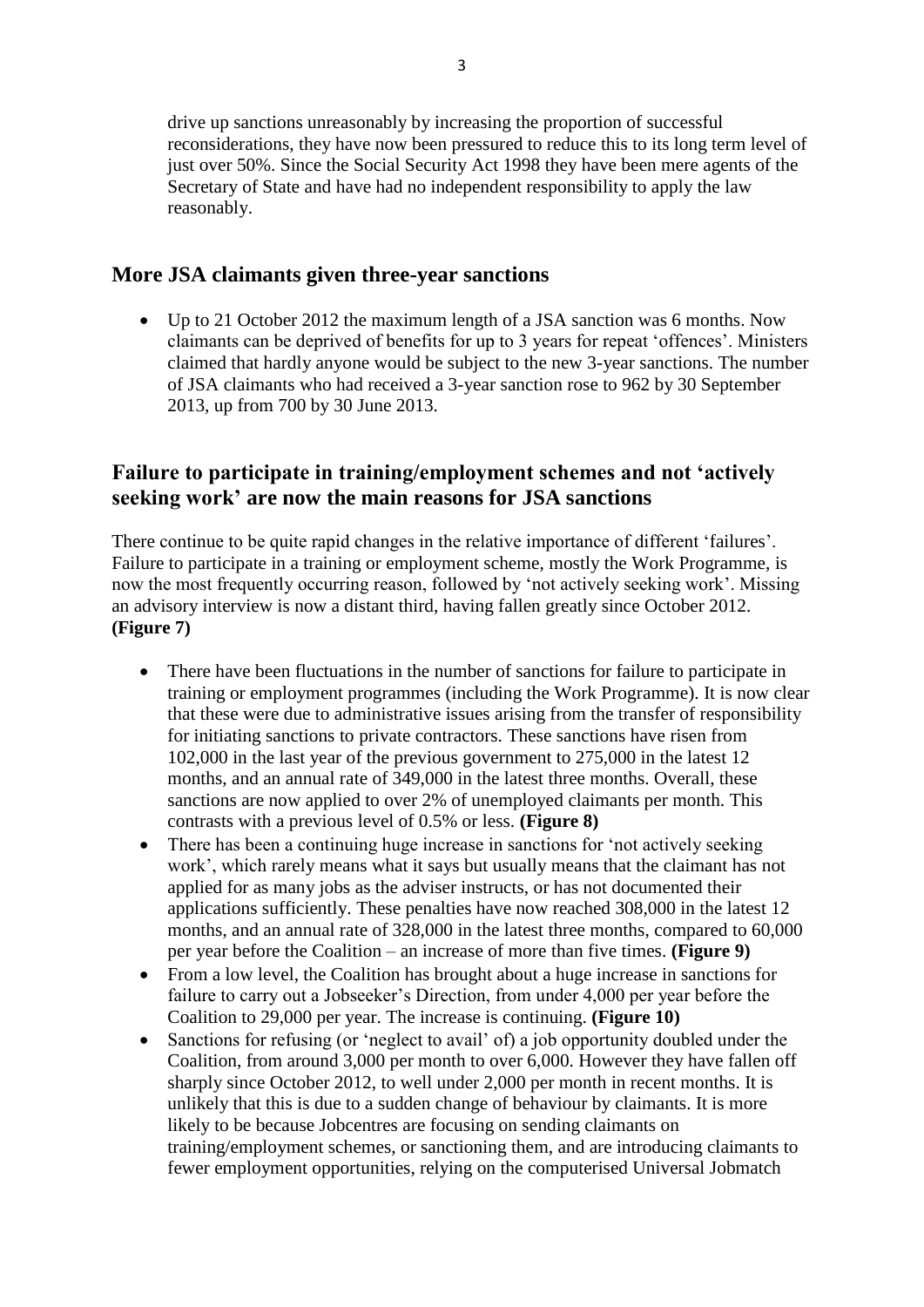instead. The sharp fall in job offers coincided with the increased penalties of October 2012. **(Figure 11)**

- In contrast to most types of sanction, those for not attending or being late for advisory interviews have fallen off sharply, to below the level of 1% of claimants per month seen before John Hutton drove up sanctions from 2006 onwards. However, there are still 168,000 of these sanctions per year and they are now for 4 weeks, compared to 1 or 2 weeks from April 2010 to October 2012. Before April 2010, the penalty was 'disentitlement', meaning that the claimant's existing claim was discontinued but they could start another after a small number of waiting days. **(Figure 12)**
- Sanctions for voluntarily leaving a previous job, or being dismissed from it for misconduct, have historically been by far the most important reason for benefit disqualification. But since the start of the present recession they have hardly featured at all, and this continues to be the case. Abundant historical evidence shows that this is because people are more careful to hold on to a job when they know it is more difficult to get another.
- Non-availability for employment has also been historically important but this type of disqualification has run at only around 1,000 per month since 2000 and this remains the case. However, the new regime now imposes a loss of benefit of 4 weeks when previously a claimant able to prove that they had become available could reclaim almost immediately.

#### **Reasons for ESA sanctions**

• Among the 19,325 ESA claimants sanctioned in the 10-month period 3 December 2012 to 30 September 2013, three-quarters (75%) have been penalised for not participating in work-related activity, and the remainder for missing or being late for an interview.

#### **The Work Programme: Twice as many sanctions as job outcomes**

• To date, Work Programme contractors have been responsible for twice as many sanctions on the people referred to them as they have produced job outcomes: 394,759 sanctions and 198,750 job outcomes. **(Figure 13)** A 'job outcome' is a job placement which lasts for a certain minimum period.

#### **Cancelled referrals from Work Programme contractors indicate defective paperwork on a big scale**

The Work Programme has given rise to large numbers of cancelled decisions **(Figure 14)**. The Work Programme is responsible for about 30,000 of these a month, compared to 10,000 per month for all other reasons. About 40% of Work Programme contractors' referrals are cancelled, compared to 10% of referrals made by DWP staff. Sanction referrals are cancelled either (a) because at the time of the referral the claimant is no longer claiming or is ineligible for JSA, or (b) because the paperwork for the referral has not been properly completed.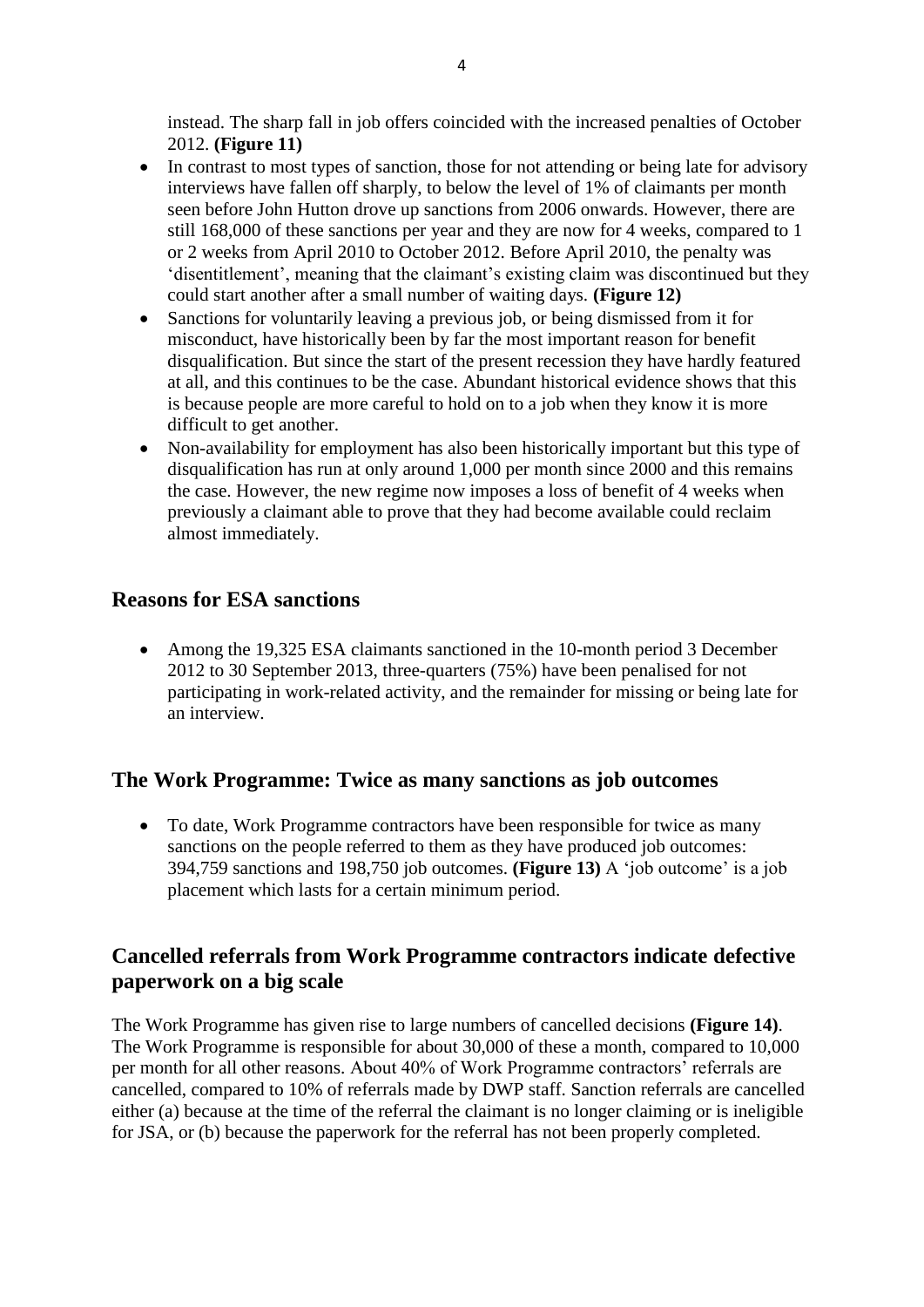The evidence suggests that the high level of Work Programme cancellations is substantially because of defective paperwork by Work Programme contractors.

There are bound to be more cancellations of referrals by Work Programme contractors than of those by DWP staff, because the delay between a claimant being allocated to a contractor and their first meeting means that some will have stopped claiming in the interim. However, monthly off-flows of all JSA claimants on the register for between 12 and 15 months (the group who are referred to the Work Programme) are only around 10,000, and monthly referrals of new claimants to the Work Programme are only around 25,000. Therefore claimants ceasing their claims cannot be the main reason for a level of cancellations of 30,000 per month.

What does appear to be the key explanation was revealed in a DWP Work Programme *Live Running Memo No.138* dated 6 December 2013, addressed to Work Programme providers, at [https://www.gov.uk/government/uploads/system/uploads/attachment\\_data/file/269251/work](https://www.gov.uk/government/uploads/system/uploads/attachment_data/file/269251/work-programme-memo-138.pdf)[programme-memo-138.pdf](https://www.gov.uk/government/uploads/system/uploads/attachment_data/file/269251/work-programme-memo-138.pdf)

This states, in paras 1 and 2, 'Issues have continued to arise regarding incorrect or incomplete WP08 DMA referral forms. This in turn has led to a significant number of these referrals being cancelled…..' DWP has provided Work Programme contractors with a 'child's guide' to how to fill in the forms, at [https://www.gov.uk/government/publications/work-programme-wp08-provider-tools.](https://www.gov.uk/government/publications/work-programme-wp08-provider-tools)

In other words, it appears that Work Programme contractors are making mistakes in their paperwork on a big scale – even though one of the things they are supposed to help claimants with is filling in forms. Claimants are being given severe sanctions for making similar mistakes.

20 February 2014

Dr David Webster Honorary Senior Research Fellow Urban Studies University of Glasgow

Email [david.webster@glasgow.ac.uk](mailto:david.webster@glasgow.ac.uk) Webpage:<http://www.gla.ac.uk/schools/socialpolitical/staff/davidwebster/>

#### **A note on the controversy following Archbishop Nichols' comments:**

There is clearly a lot of confusion about the role of sanctions in creating destitution. The current regime under which sanctioned claimants lose all their benefits and, unless in an arbitrarily defined 'vulnerable' group, are not allowed even to apply for discretionary 'hardship payments' for the first two weeks, has been in force since October 1996. What has changed dramatically in recent years is the number and length of sanctions. Prior to the Jobseekers Act 1995, sanctioned claimants were entitled to a reduced rate of Income Support or Supplementary Benefit as of right from the start, assessed on the normal rules.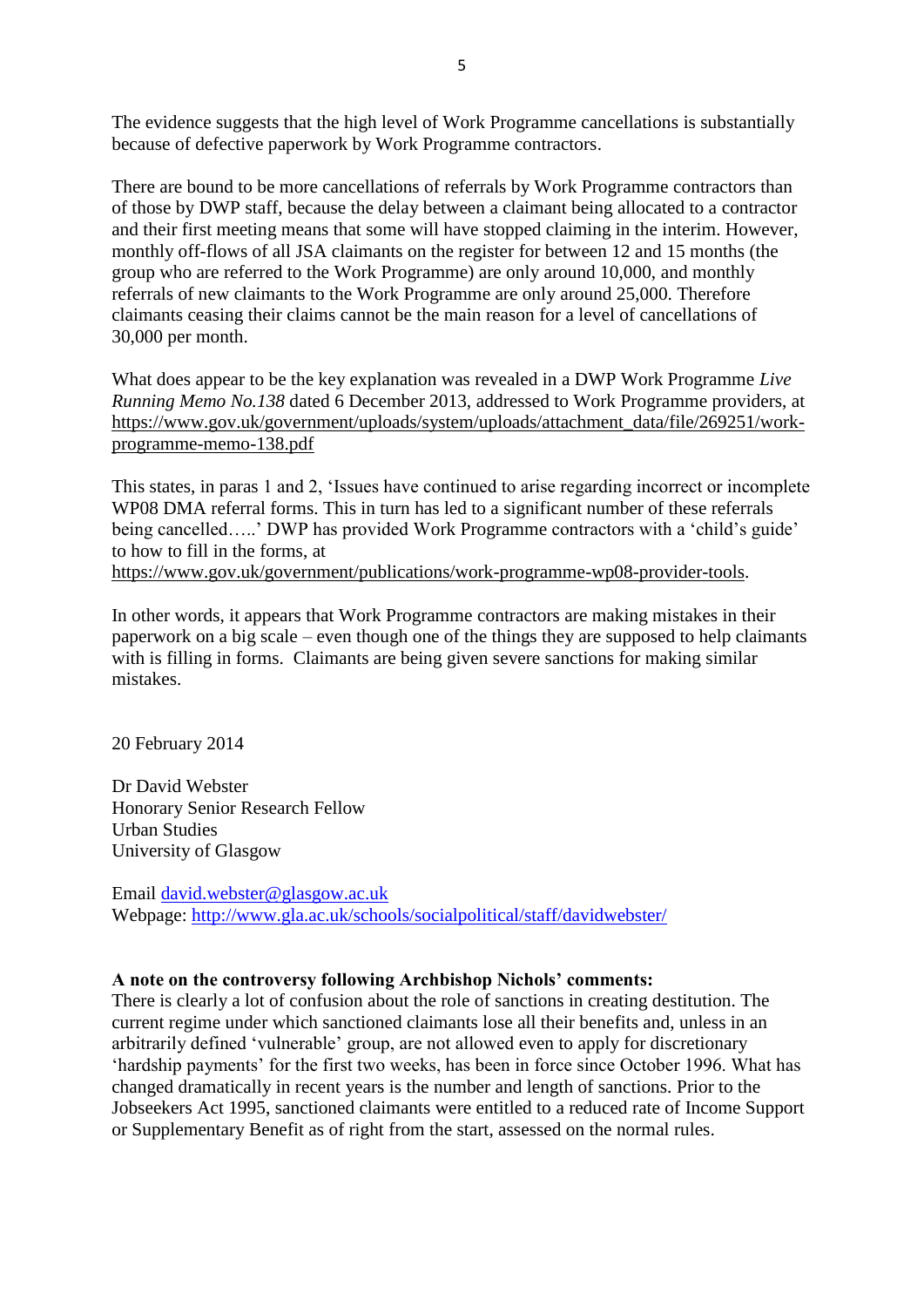

6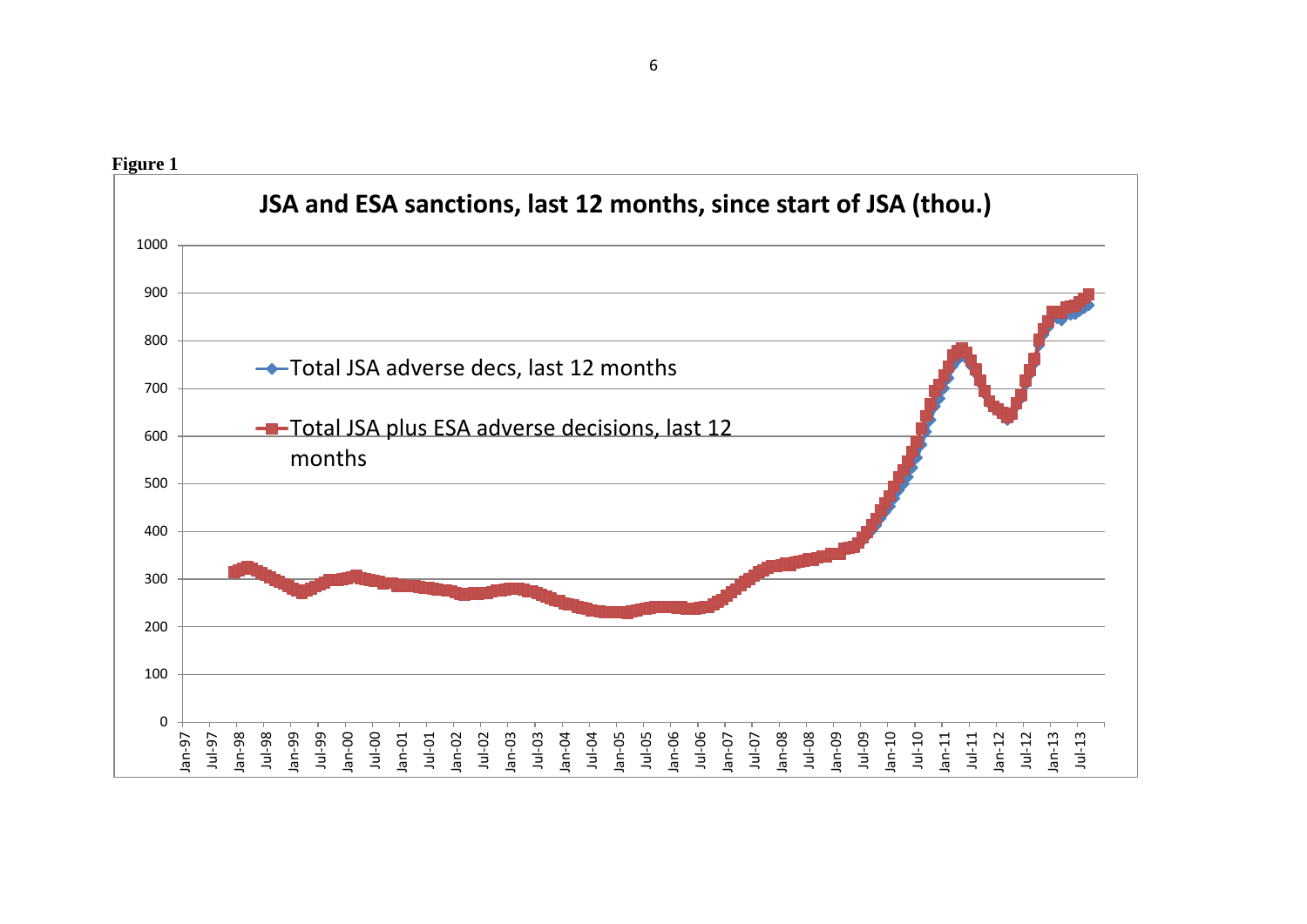



7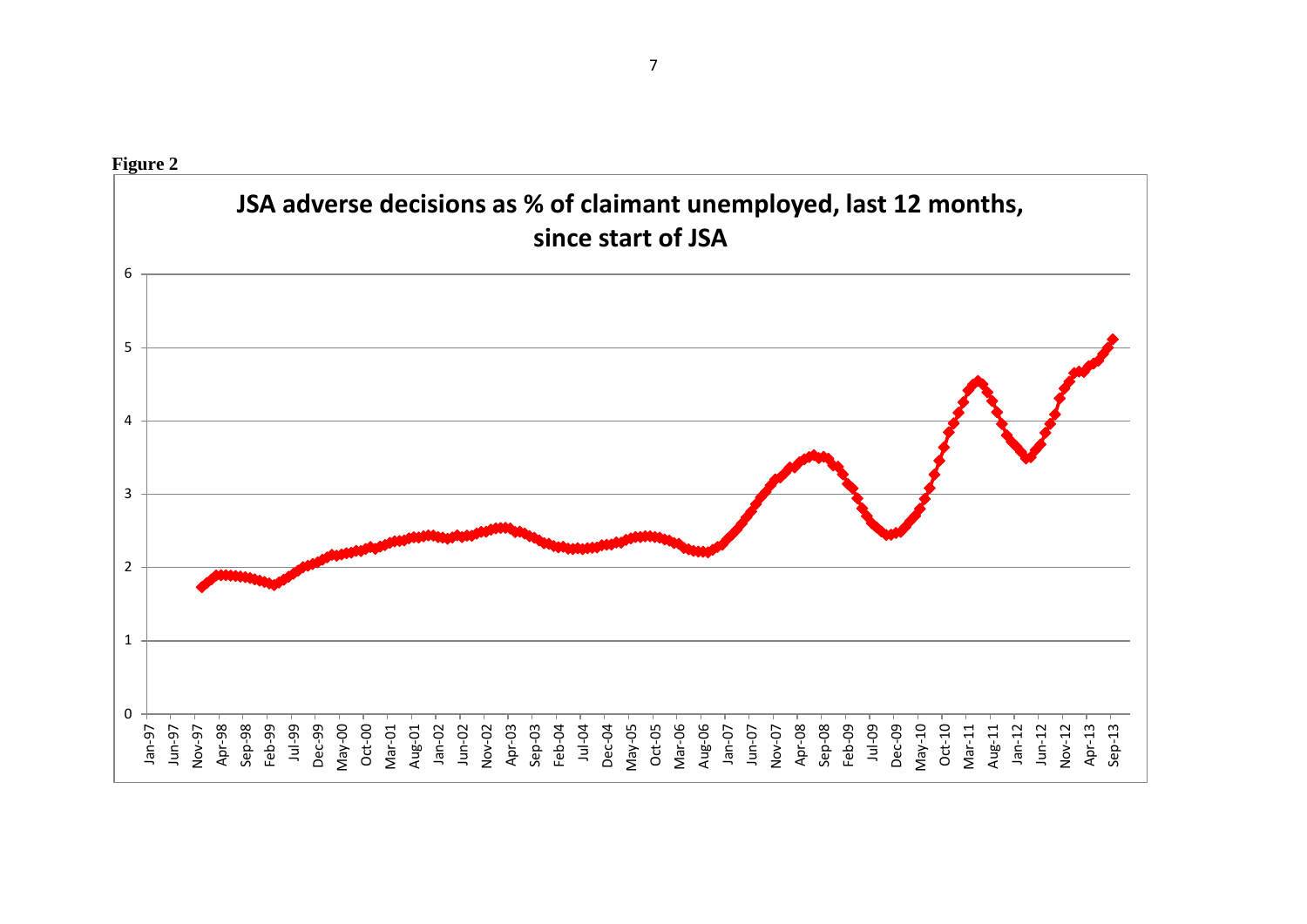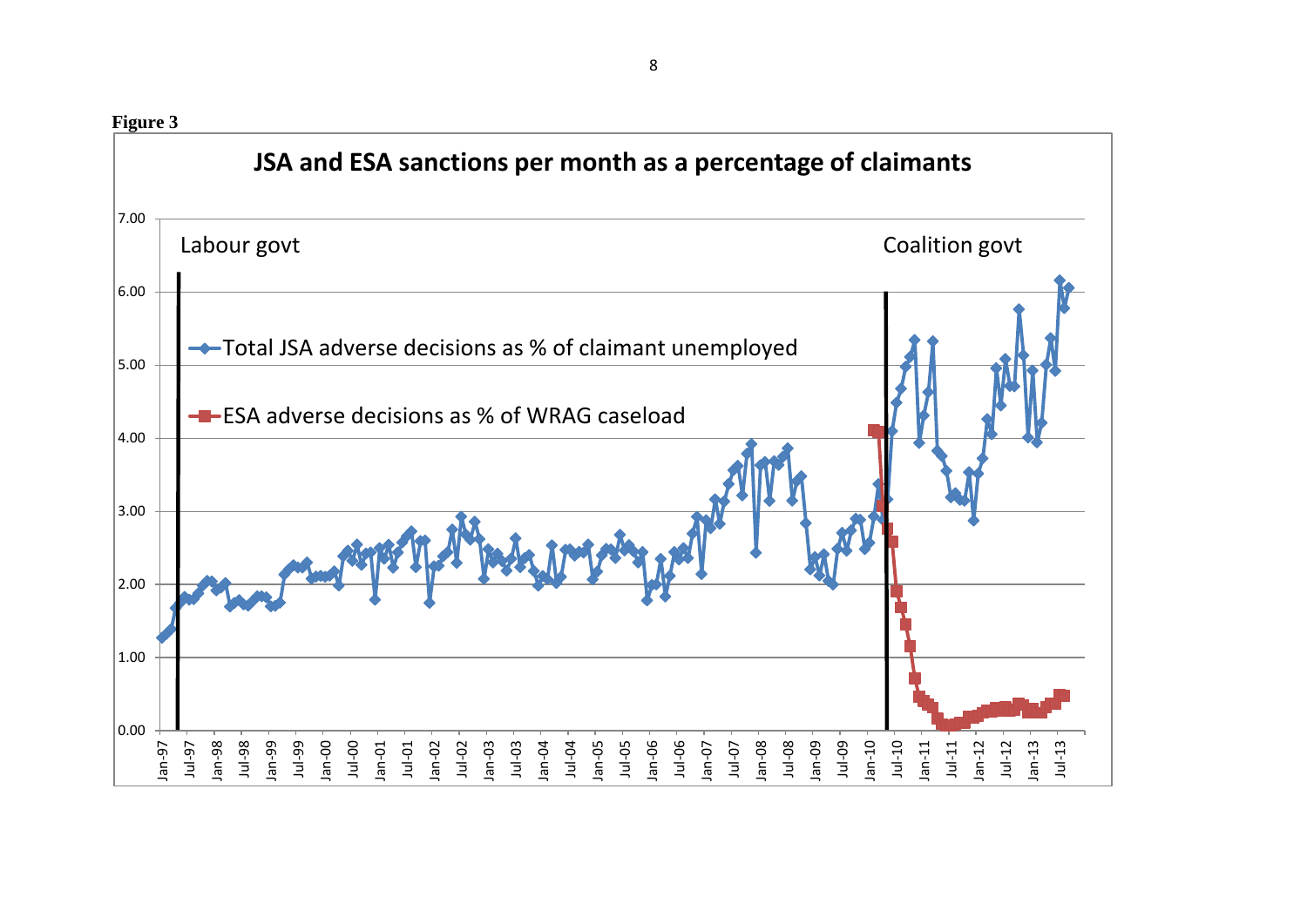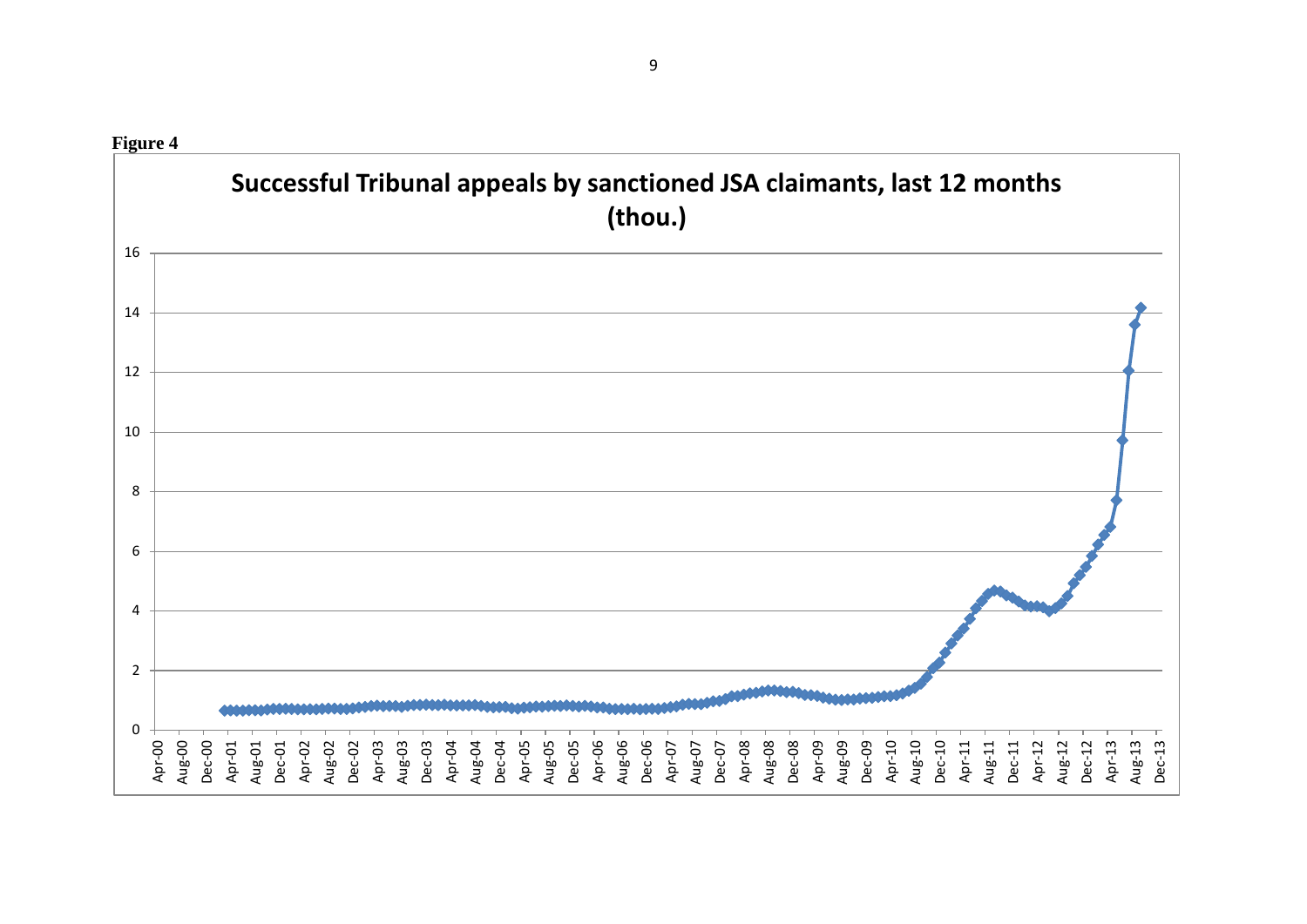**Figure 5** 0.00 10.00 20.00 30.00 40.00 50.00 60.00 70.00 80.00 90.00 100.00 Apr-00 Sep-00 Feb-01 Jul-01 Dec-01 May-02 Oct-02 Mar-03 Aug-03 Jan-04 Jun-04 Nov-04 Apr-05 Sep-05 Feb-06 Jul-06 Dec-06 May-07 Oct-07 Mar-08 Aug-08 Jan-09 Jun-09 Nov-09 Apr-10 Sep-10 Feb-11 Jul-11 Dec-11 May-12 Oct-12 Mar-13 Aug-13 **JSA sanctions and disallowances: Claimants' success rate at reconsideration and appeal (%)** Reconsidered non-adverse decisions as % of all reconsidered decisions **-** Appealed non-adverse decisions as % of all appealed decisions

10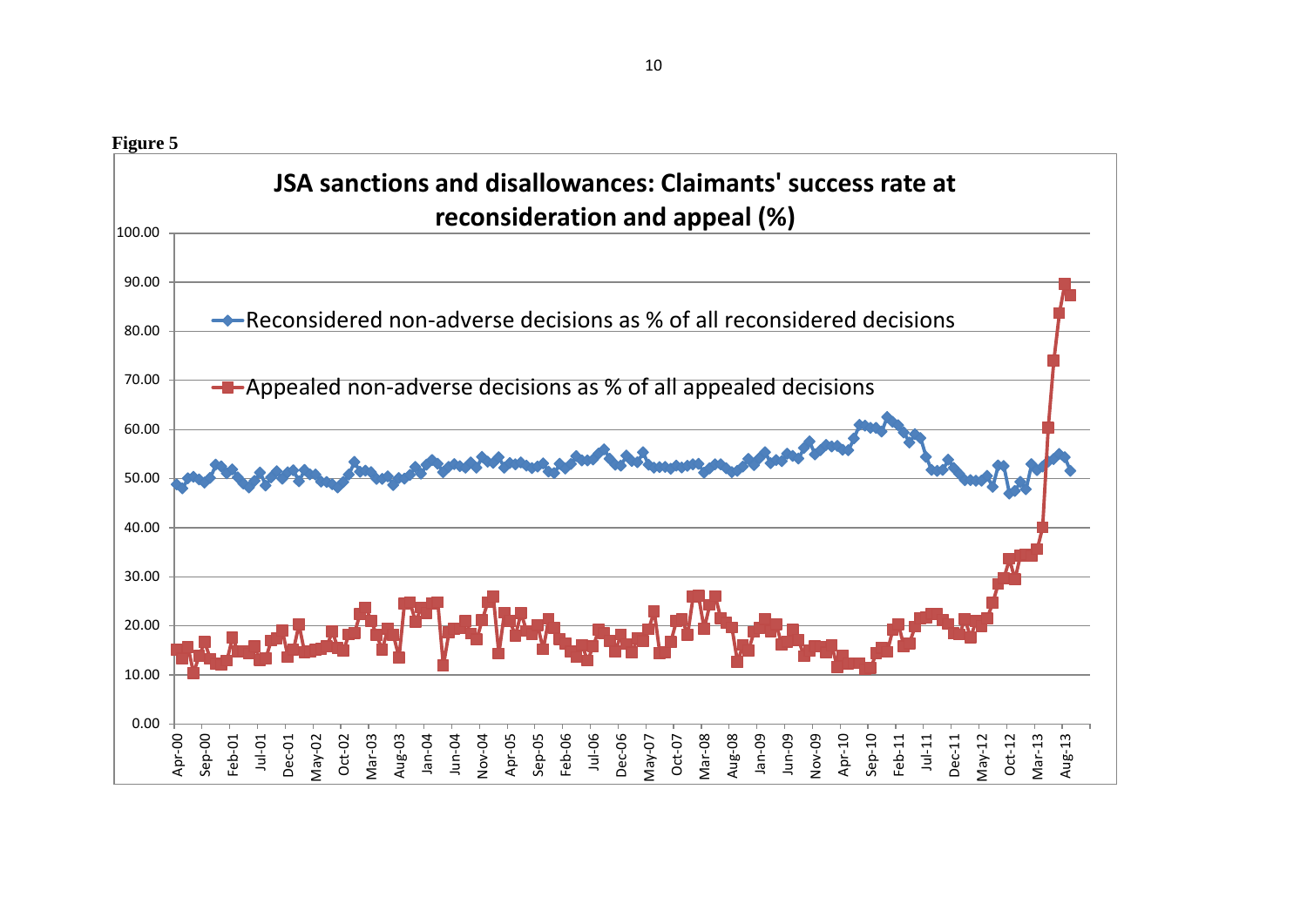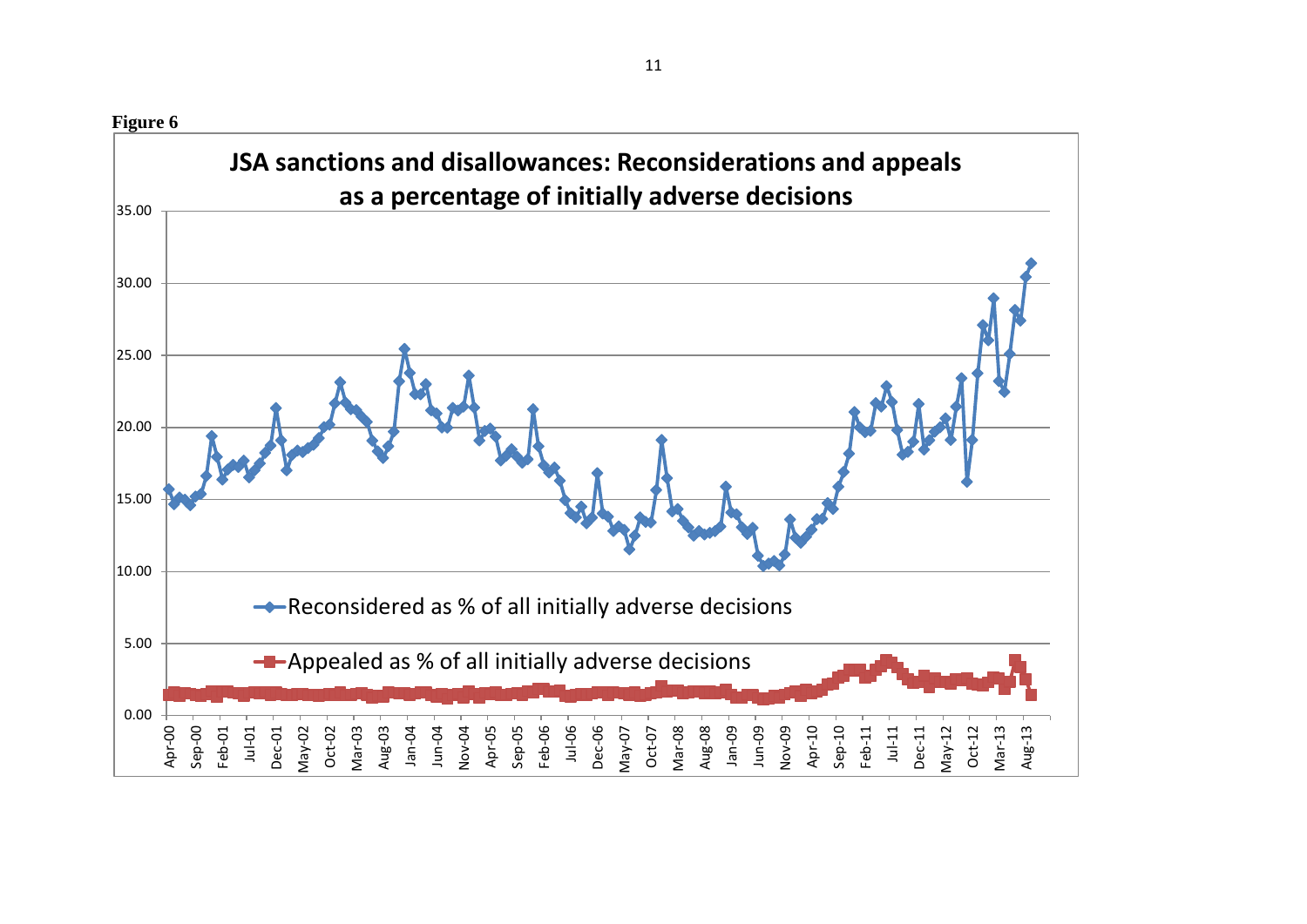**Figure 7** 0.00 5.00 10.00 15.00 20.00 25.00 30.00 35.00 40.00 45.00 50.00 Vol leaving/mis Availability Actively seek wk NTA/Refuse job FTA interview Training & empl Ref JS Direction BtWk/MWA Other **Changing reasons for JSA sanction/disallowance (% of total)** per cent 2004 per cent year to Oct 2012 per cent Oct 2012 to June 2013 per cent July to Sept 2013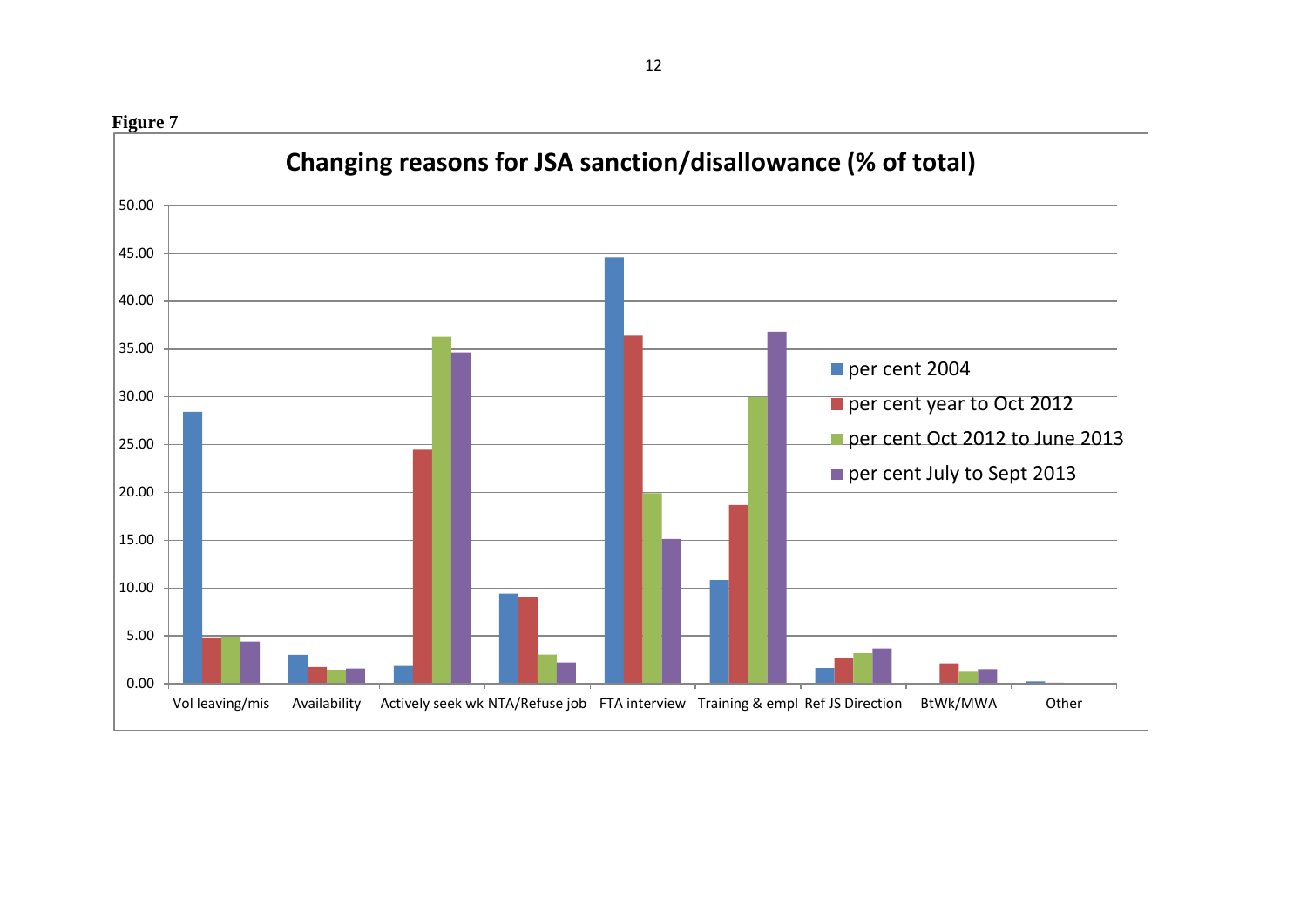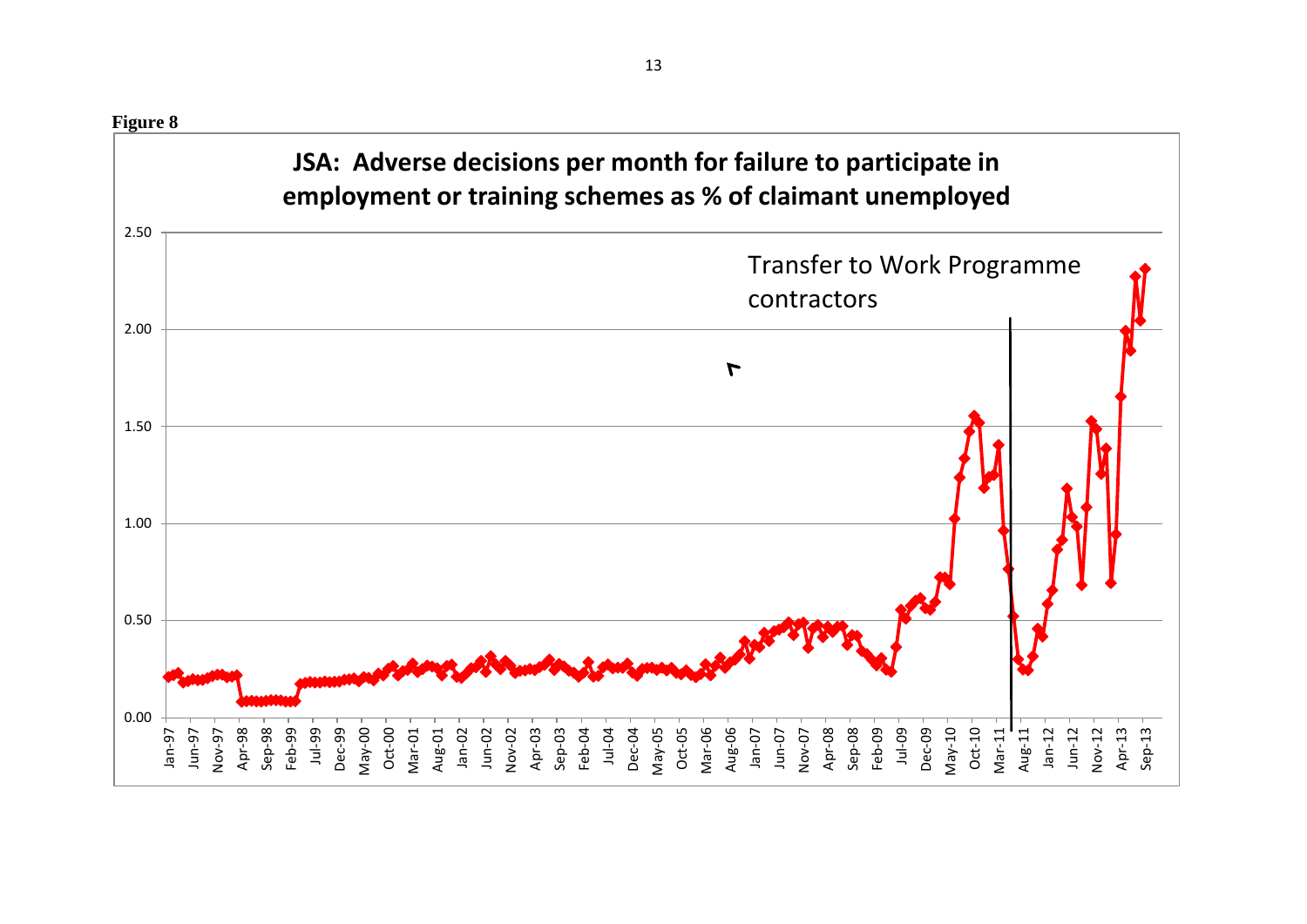0.00 0.50 1.00 1.50 2.00 2.50 Jan-97 Jun-97 Nov-97 Apr-98 Sep-98 Feb-99 Jul-99 Dec-99 May-00 Oct-00 Mar-01 Aug-01 Jan-02 Jun-02 Nov-02 Apr-03 Sep-03 Feb-04 Jul-04 Dec-04 May-05  $Oct-05-$ Mar-06 Aug-06 Jan-07 Jun-07 Nov-07 Apr-08 Sep-08 Feb-09 Jul-09 Dec-09 May-10 Oct-10 Mar-11 Aug-11 Jan-12 Jun-12 Nov-12 Apr-13 Sep-13 **JSA: Adverse decisions per month for not Actively Seeking Work as % of claimant unemployed** John Hutton Sec of State Coalition govt Labour govt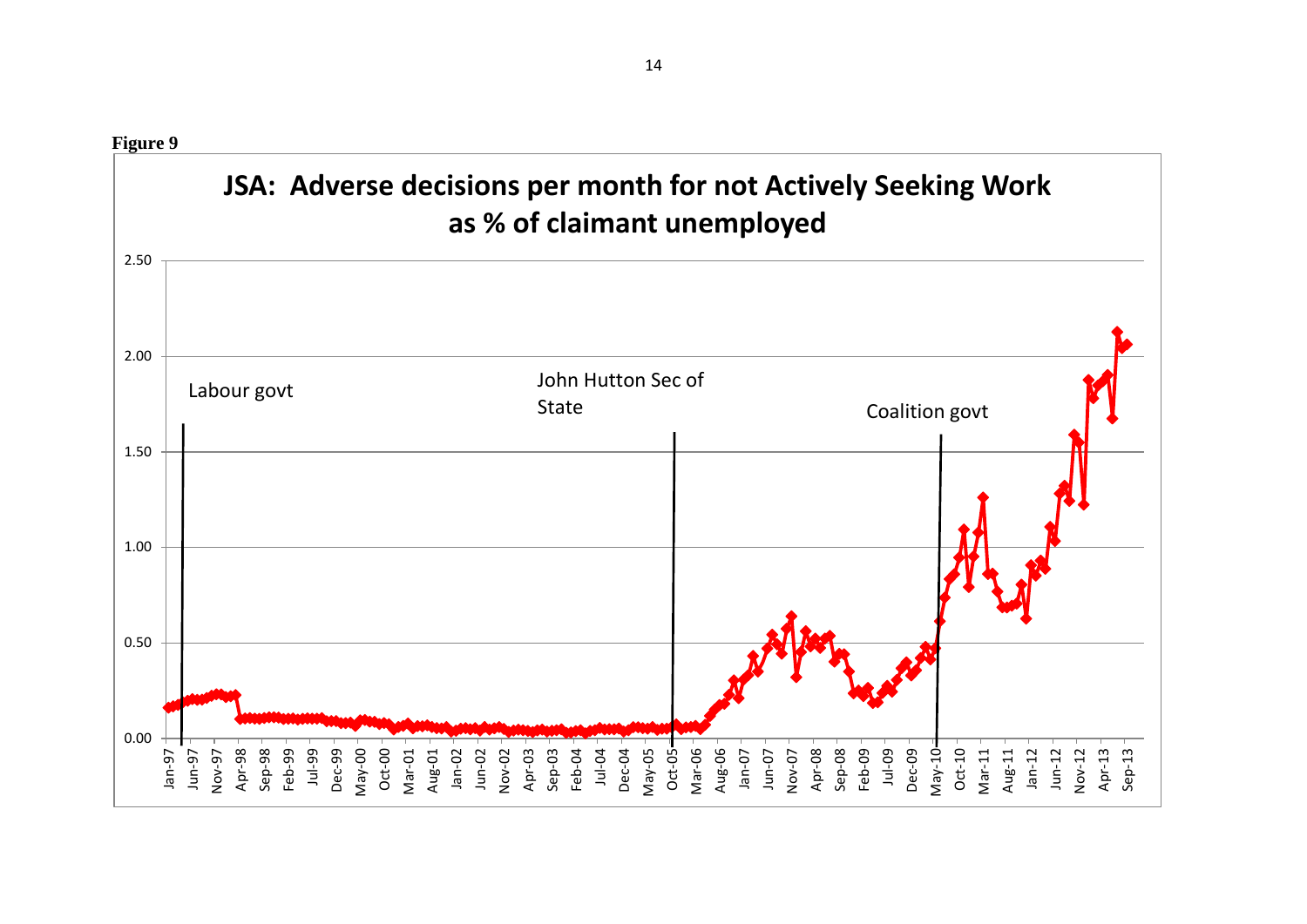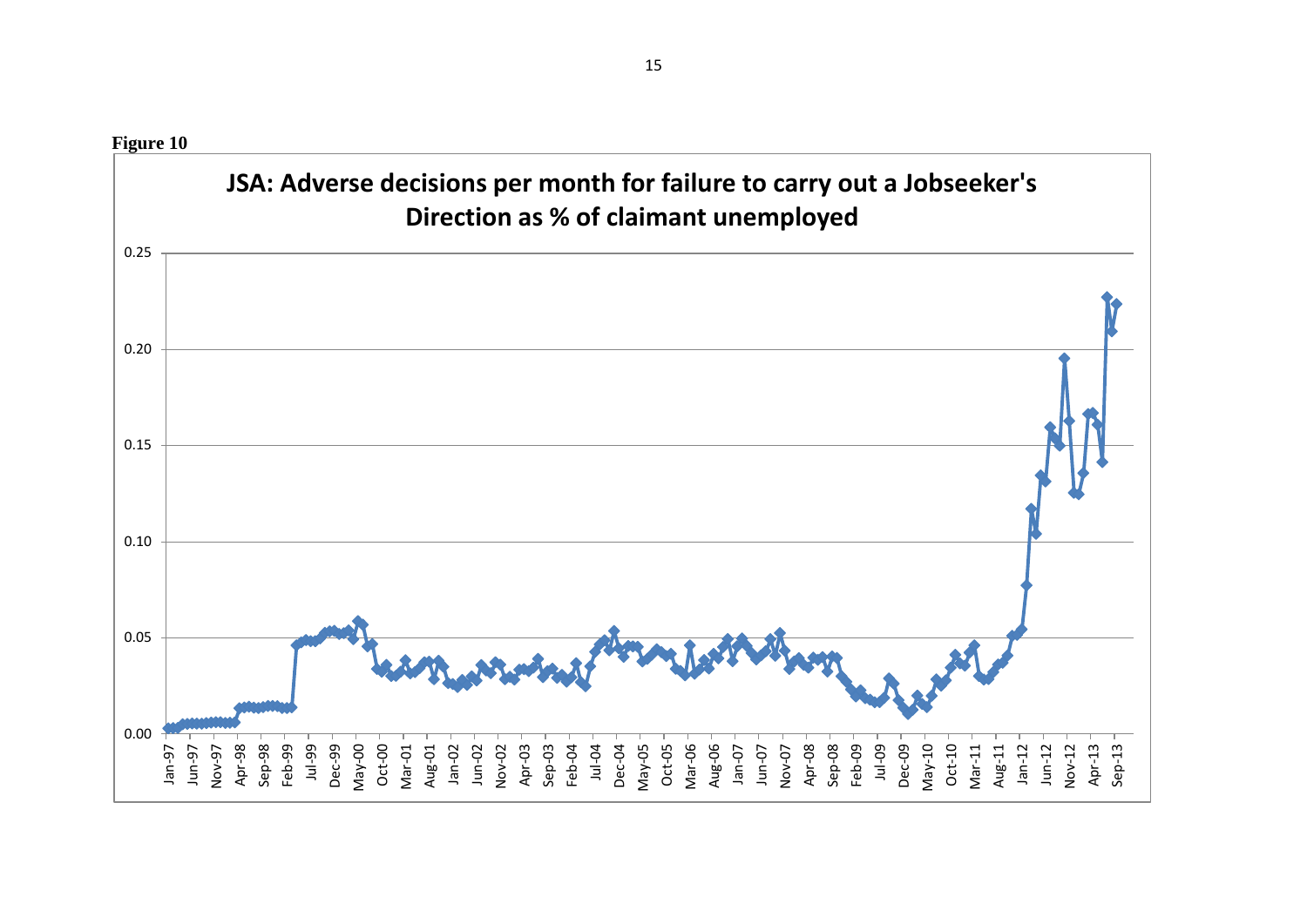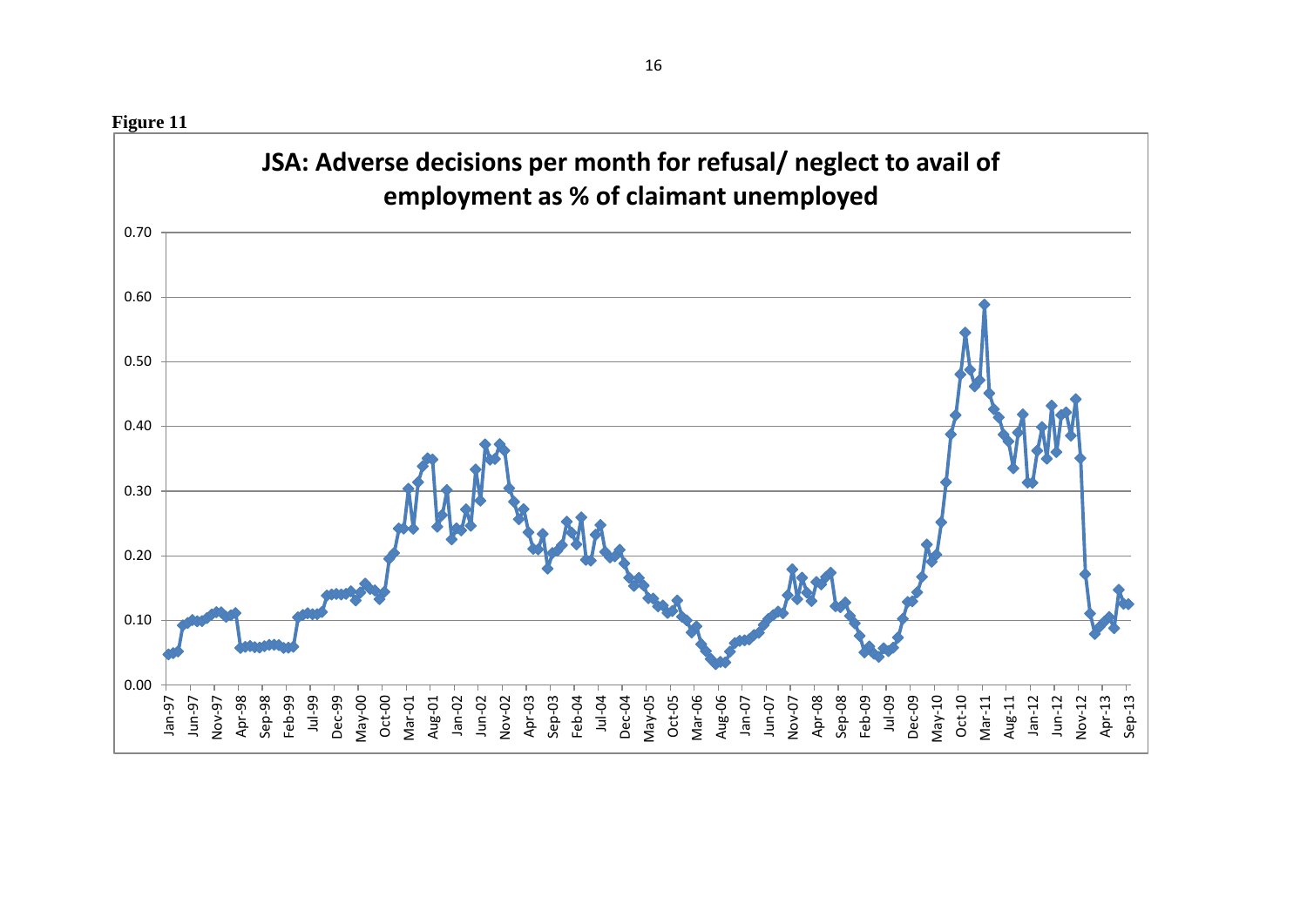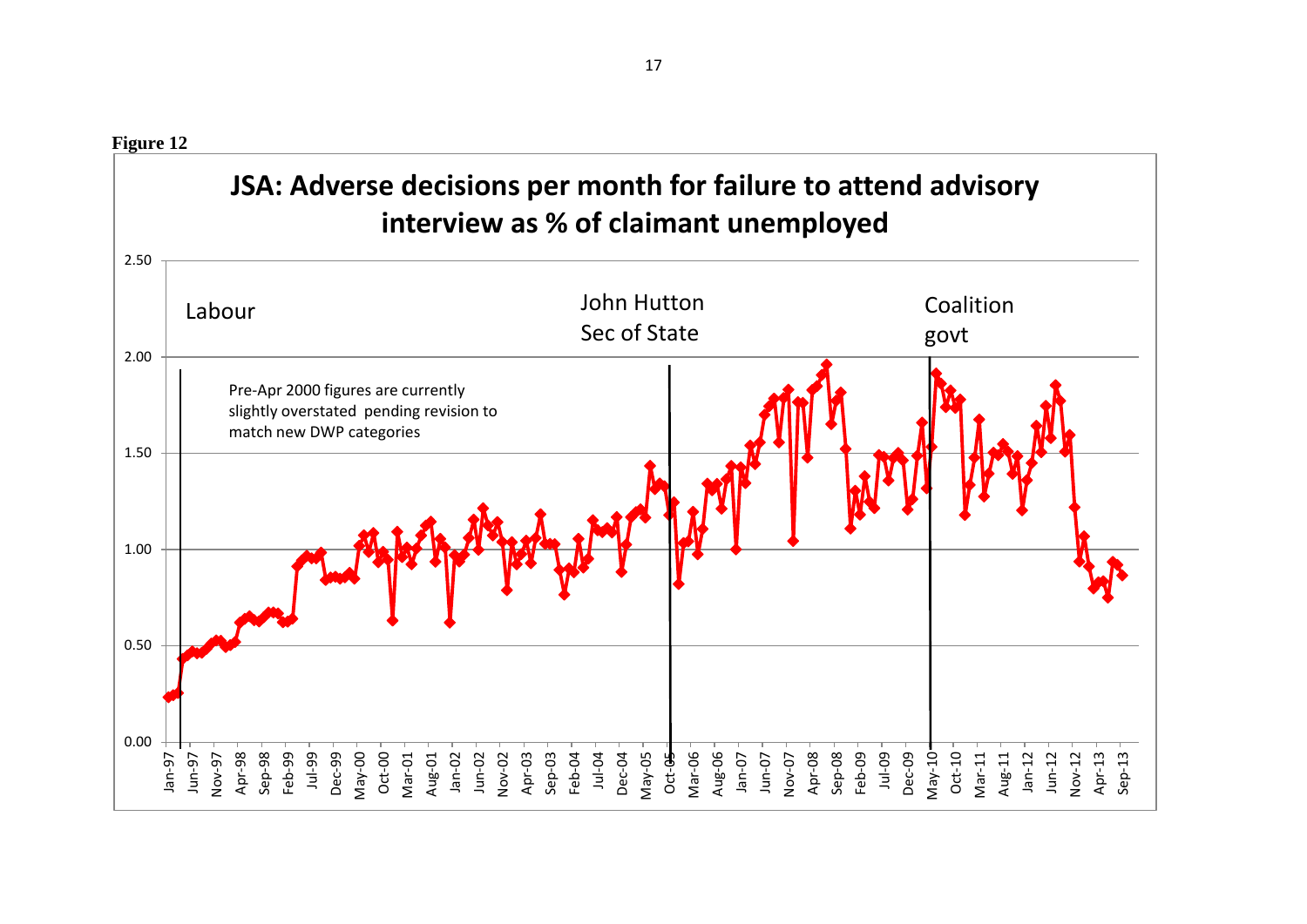